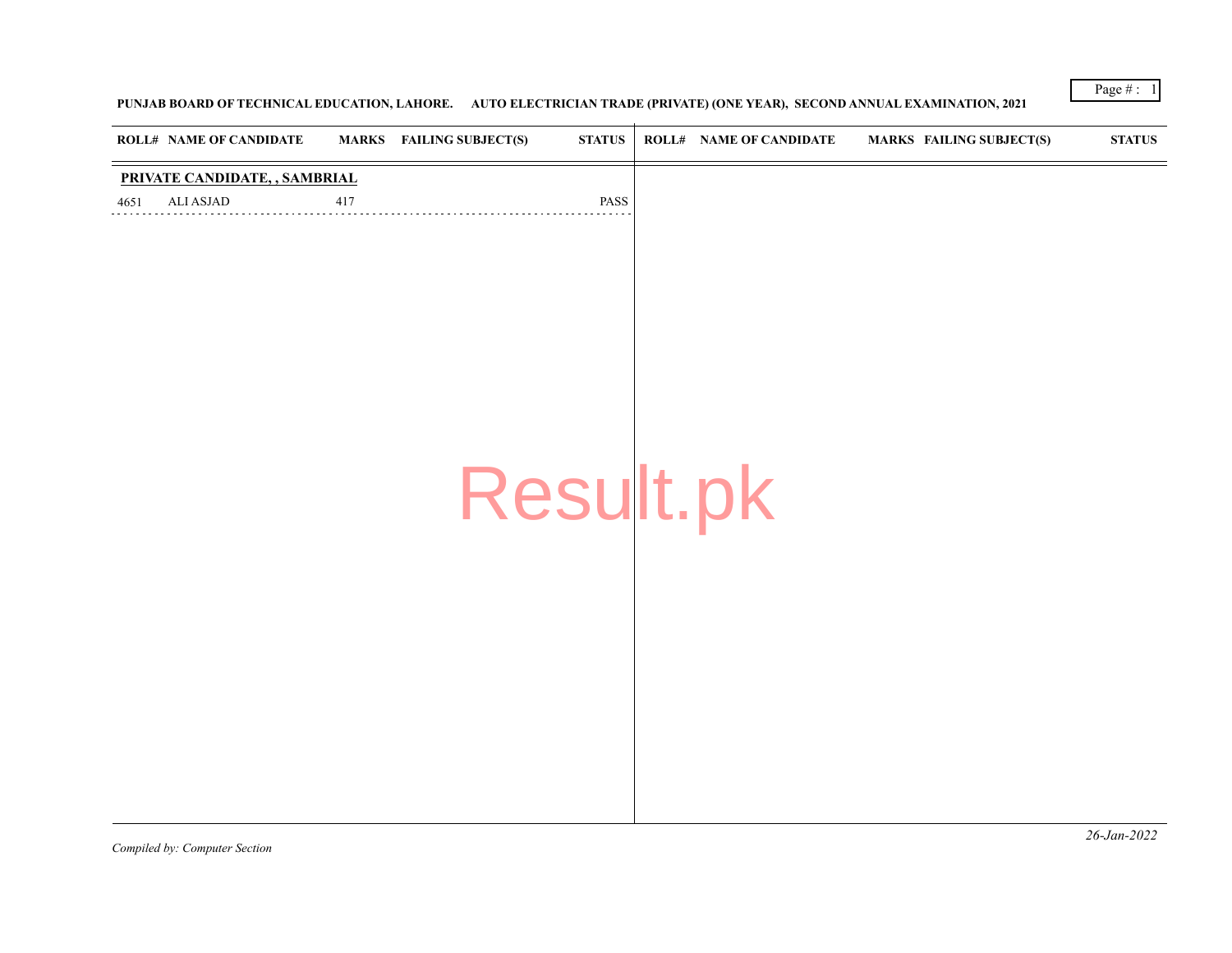Page # : 2

## **PUNJAB BOARD OF TECHNICAL EDUCATION, LAHORE. SURVEYOR (PRIVATE) (ONE YEAR), SECOND ANNUAL EXAMINATION, 2021**

|      | <b>ROLL# NAME OF CANDIDATE</b>                  |     | MARKS FAILING SUBJECT(S) | <b>STATUS</b>                                                                                                                                                                                  |      | <b>ROLL# NAME OF CANDIDATE</b> | <b>MARKS FAILING SUBJECT(S)</b> | <b>STATUS</b> |
|------|-------------------------------------------------|-----|--------------------------|------------------------------------------------------------------------------------------------------------------------------------------------------------------------------------------------|------|--------------------------------|---------------------------------|---------------|
|      | PRIVATE CANDIDATE, , CHICHAWATNI                |     |                          |                                                                                                                                                                                                |      | PRIVATE CANDIDATE, , SHAH KOT  |                                 |               |
| 4600 | MUHAMMAD ZUBAIR                                 | 611 |                          | <b>PASS</b>                                                                                                                                                                                    | 4617 | MUHAMMAD HASEEB                | 593                             | <b>PASS</b>   |
|      | <b>PRIVATE CANDIDATE, , DASKA</b>               |     |                          |                                                                                                                                                                                                | 4618 | MUHAMMAD ZUBAIR                | 571                             | <b>PASS</b>   |
| 4601 | <b>ALI HAYDER</b>                               |     |                          | RL Fee                                                                                                                                                                                         |      |                                |                                 |               |
|      | <b>PRIVATE CANDIDATE, , HAJIRA(AJK)</b>         |     |                          |                                                                                                                                                                                                |      |                                |                                 |               |
| 4602 | <b>HAMID RIAZ</b>                               | 582 |                          | <b>PASS</b>                                                                                                                                                                                    |      |                                |                                 |               |
| 4603 | DANISH KAFEEL                                   |     |                          | <b>ABSENT</b>                                                                                                                                                                                  |      |                                |                                 |               |
| 4604 | <b>HABAB JAVED</b>                              | 614 |                          | <b>PASS</b><br>.                                                                                                                                                                               |      |                                |                                 |               |
|      | <b>PRIVATE CANDIDATE, , JOHARABAD (KHUSHAB)</b> |     |                          |                                                                                                                                                                                                |      |                                |                                 |               |
| 4605 | <b>TAIMOOR ISHFAQ</b>                           | 593 |                          | <b>PASS</b>                                                                                                                                                                                    |      |                                |                                 |               |
| 4606 | GHAZANFAR ABBAS KHAN 644                        |     |                          | <b>PASS</b>                                                                                                                                                                                    |      |                                |                                 |               |
|      | PRIVATE CANDIDATE, , LAHORE                     |     |                          |                                                                                                                                                                                                |      |                                |                                 |               |
| 4607 | ZAIN UL ABIDIN                                  | 469 |                          | <b>PASS</b>                                                                                                                                                                                    |      |                                |                                 |               |
|      | PRIVATE CANDIDATE, , MANDI BAHAUDDIN            |     |                          |                                                                                                                                                                                                |      |                                |                                 |               |
| 4608 | HUSNAIN ALI<br>LI 453                           |     |                          | <b>PASS</b>                                                                                                                                                                                    |      |                                |                                 |               |
| 4609 | EJAZ ALI                                        | 416 |                          | <b>PASS</b>                                                                                                                                                                                    |      |                                |                                 |               |
| 4610 | AHMAD KHALID                                    | 490 |                          | <b>PASS</b>                                                                                                                                                                                    |      |                                |                                 |               |
| 4611 | MUHAMMAD ARSLAN                                 | 456 |                          | <b>PASS</b><br>$\frac{1}{2} \left( \frac{1}{2} \right) \left( \frac{1}{2} \right) \left( \frac{1}{2} \right) \left( \frac{1}{2} \right) \left( \frac{1}{2} \right) \left( \frac{1}{2} \right)$ |      |                                |                                 |               |
| 4612 | NOMAN MUSHTAQ                                   | 445 |                          | <b>PASS</b>                                                                                                                                                                                    |      |                                |                                 |               |
|      | <b>PRIVATE CANDIDATE, , PIND DADAN KHAN</b>     |     |                          |                                                                                                                                                                                                |      |                                |                                 |               |
| 4613 | <b>UZAIR SIKANDER</b>                           | 483 |                          | <b>PASS</b><br>$- - - - - -$                                                                                                                                                                   |      |                                |                                 |               |
|      | PRIVATE CANDIDATE,, RAWALAKOT(AJK)              |     |                          |                                                                                                                                                                                                |      |                                |                                 |               |
| 4614 | ARSHAD MAJEED                                   | 536 |                          | <b>PASS</b>                                                                                                                                                                                    |      |                                |                                 |               |
|      | PRIVATE CANDIDATE, , RAWALPINDI                 |     |                          |                                                                                                                                                                                                |      |                                |                                 |               |
| 4615 | MUHAMMAD AHSAN<br><b>NAVEED</b>                 | 514 |                          | <b>PASS</b>                                                                                                                                                                                    |      |                                |                                 |               |
|      | PRIVATE CANDIDATE, , SAMBRIAL                   |     |                          |                                                                                                                                                                                                |      |                                |                                 |               |
| 4616 | MUHAMMAD AFAQ GOHAR 358                         |     |                          | <b>PASS</b>                                                                                                                                                                                    |      |                                |                                 |               |

*Compiled by: Computer Section*